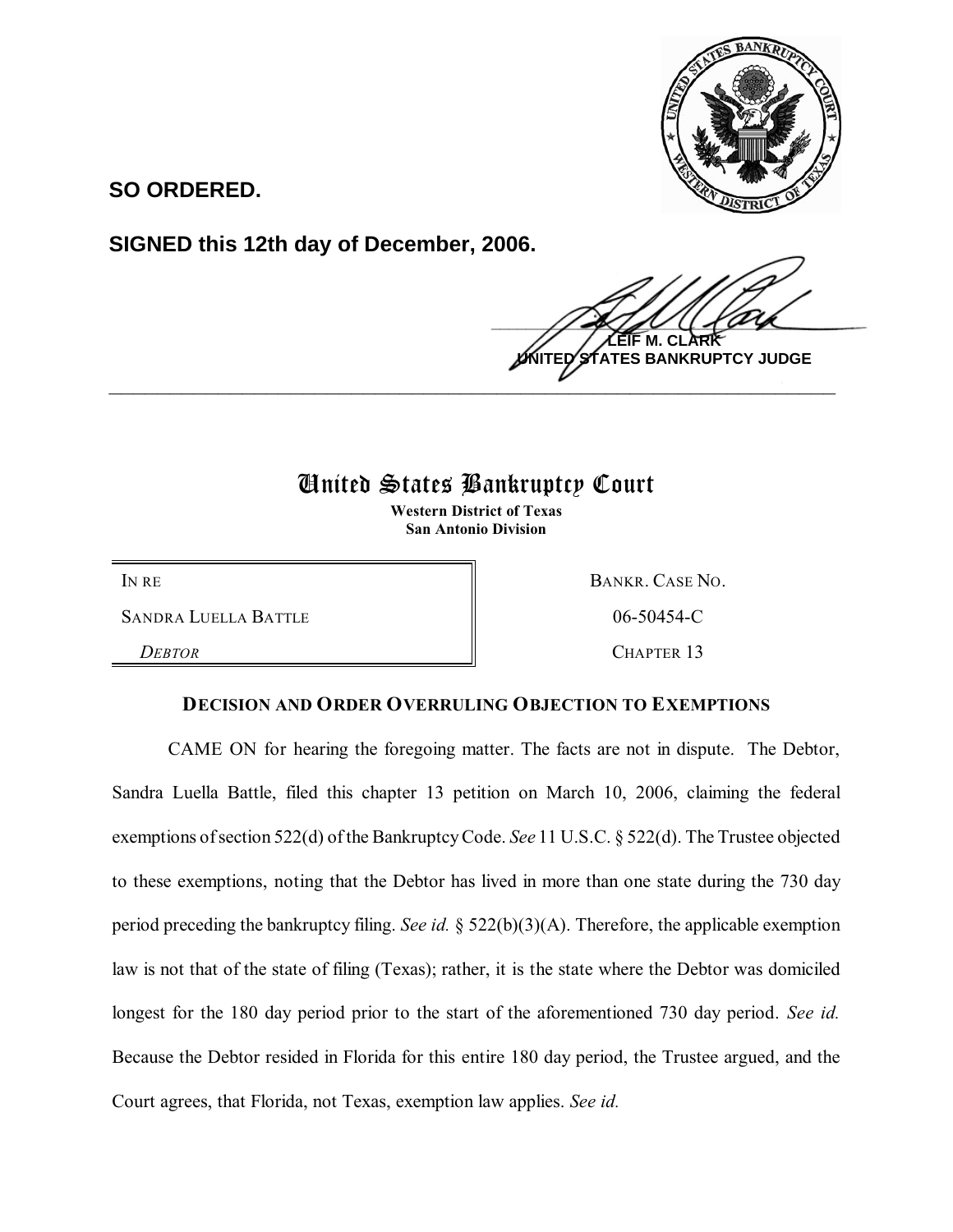The issue thus drawn is whether the Debtor, who, under the choice-of-law provision of section  $522(b)(3)(A)$ , must use Florida exemption law, may elect to use the federal exemptions of section 522(d) instead of the specific exemptions granted under Florida law. Generally, a debtor has the right to elect either state or federal exemptions. *See* 11 U.S.C. § 522(b)(2). However, any state may, by appropriate legislation, opt out of the federal exemption scheme, thereby granting to debtors only those exemptions expressly allowed by the law of that state. *See id.* Florida is such an opt-out state. *See* FLA. STAT. ANN. § 222.20 (West, Westlaw through Chapter 316 and S.J.R. No. 2788 (End) of the 2006 Second Regular Session of the Nineteenth Legislature). The Trustee objected to the debtor's use of the federal exemptions, claiming that, because Florida is an opt-out state, the federal exemptions were not available to the Debtor. *See* 11 U.S.C. § 522(b)(2).

Section  $522(b)(3)(A)$ , as amended by BAPCPA<sup>1</sup>, dictates what *law controls* for the purposes of exemption claims. 11 U.S.C. § 522(b)(3)(A). But, it is the *facts as of the commencement of the case* that control the application of exemption law. *In re Orso*, 283 F.3d 686, 692 (5th Cir. 2002) (en banc) ("We cannot emphasize too strongly that the day on which the bankruptcy petition is filed is the 'as of' date for determining the applicability of exemption provisions."). Although BAPCPA mandates the application of Florida *law* for purposes of ruling on the Debtor's exemptions, it is that law as applied to the *facts as of the commencement of the case* that ultimately determines which exemptions the Debtor may claim.

On the date that the Debtor filed her bankruptcy petition, she did not live in Florida; she lived in Texas. She wastherefore not a Florida resident on the filing date. The Florida opt-out statute, itself made applicable to this Debtor by sections 522(b)(2) and 522(b)(3)(A), states that "residents of this state shall not be entitled to the federal exemptions . . . ." FLA. STAT. ANN. § 222.20. By its own

<sup>&</sup>lt;sup>1</sup> Bankruptcy Abuse Prevention and Consumer Protection Act of 2005, Pub. L. No. 109-8.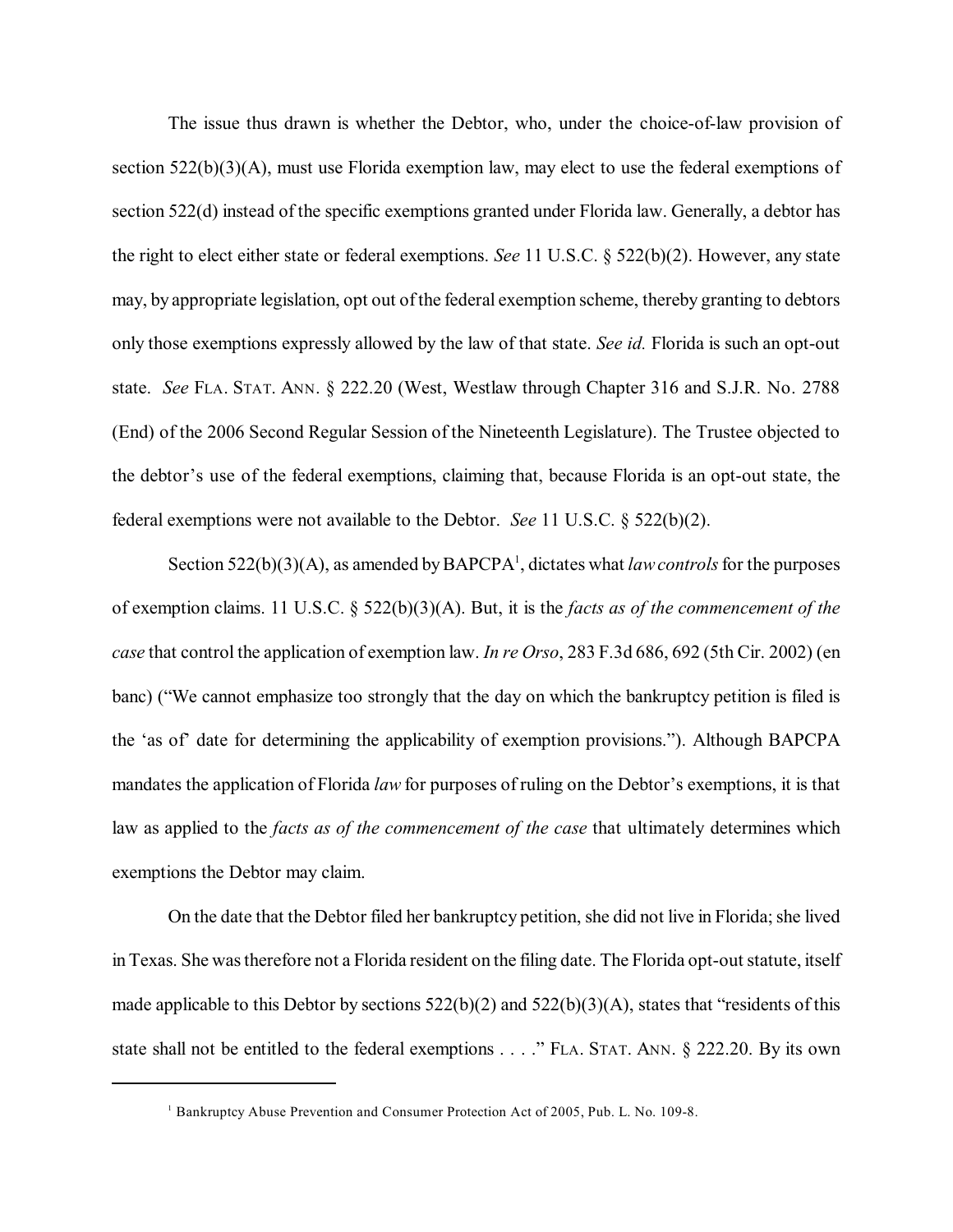terms, therefore, the opt-out applies only to Florida residents. *Id.* Because this Debtor was not a resident of Florida on the filing date, the Florida opt-out statute does not bar this Debtor from claiming federal exemptions.

Pre-BAPCPA, a Florida bankruptcy court interpreted the Florida opt-out statute the same way. *In re Schulz*, 101 B.R. 301 (Bankr. N.D. Fla. 1989). In *Schulz*, the debtor had moved from Florida to Wisconsin approximately one month before filing a Chapter 7 bankruptcy petition. *Id.* at 302. The pre-BAPCPA version ofsection 522's choice-of-law provision called for the application of Florida exemption law. *Id.* The court described the conundrum facing the debtor as a "catch 22", because he was unable to use either the federal exemptions (because Florida is an opt-out state) or the Florida exemptions(because only Florida residents may use them). *Id.* The *Schulz* court resolved the problem by noting (as we do here) that the Florida opt-out statute did not apply to the debtor because he was no longer a resident of Florida on the petition date. *Id.* The debtor was therefore not barred from claiming the federal exemptions. *Id.*

The "catch 22" noted in *Schulz* may have been unusual in 1989. With the changes wrought by BAPCPA to section  $522(b)(3)(A)$ , the situation can now arise with greater frequency.<sup>2</sup> Fortunately, at least in this case, the Florida legislature has delivered a solution. Finding support in both the Florida opt-out statute and *Schulz*, the Court holds that a non-Florida-resident debtor, forced into using Florida exemption law by section  $522(b)(3)(A)$ , may elect to use the federal exemptions under section 522(b)(2), because Florida's opt-out law does not bar non-residents from claiming federal exemptions.

<sup>&</sup>lt;sup>2</sup>Under former law, the state of filing was usually the state whose exemption laws applied, because the venue rule and the choice-of-law rule for exemptions were the same – domicile of the debtor for the greater part of 180 days before filing. Under BAPCPA, the venue rule remains the same, but the choice-of-law rule for exemptions is different if the debtor moved to the state of filing within the previous two years. *See* 11 U.S.C. § 522(b)(3). The law was no doubt designed to discourage opportunistic forum shopping. Unfortunately, it applies as well to people for whom opportunistic forum shopping was the farthest thing from their minds – like the many dislocated victims from Hurricane Katrina in 2005.